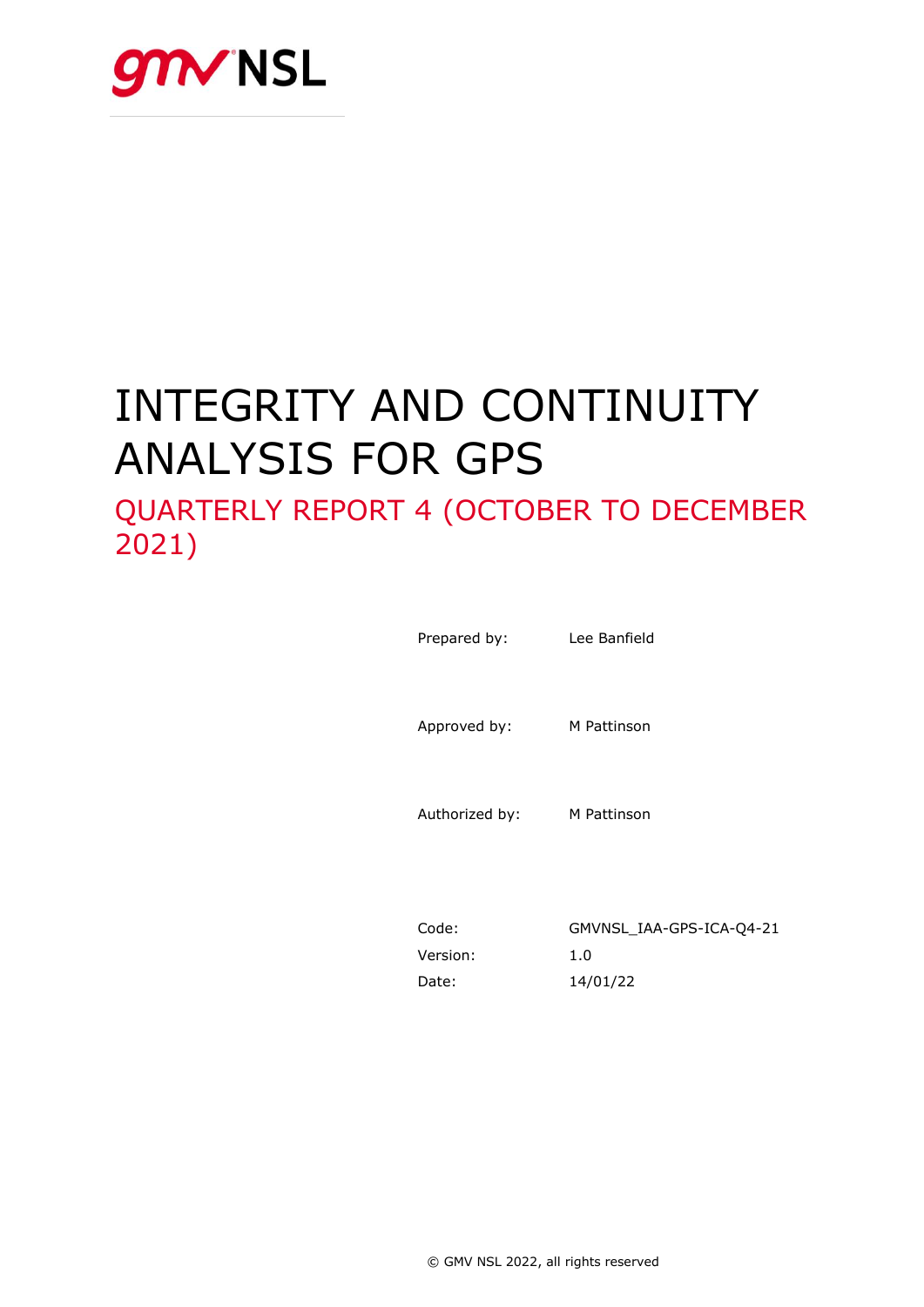

| Code:    | GMVNSL IAA-GPS-ICA-04-21 |
|----------|--------------------------|
| Date:    | 14/01/22                 |
| Version: | 1.0                      |
| Page:    | 2 of 19                  |

# DOCUMENT STATUS SHEET

| <b>Version</b> | <b>Date</b> | <b>Pages</b> | <b>Changes</b>                 |
|----------------|-------------|--------------|--------------------------------|
| 1.0            | 14/01/2022  | 19           | First version delivered to OSi |
|                |             |              |                                |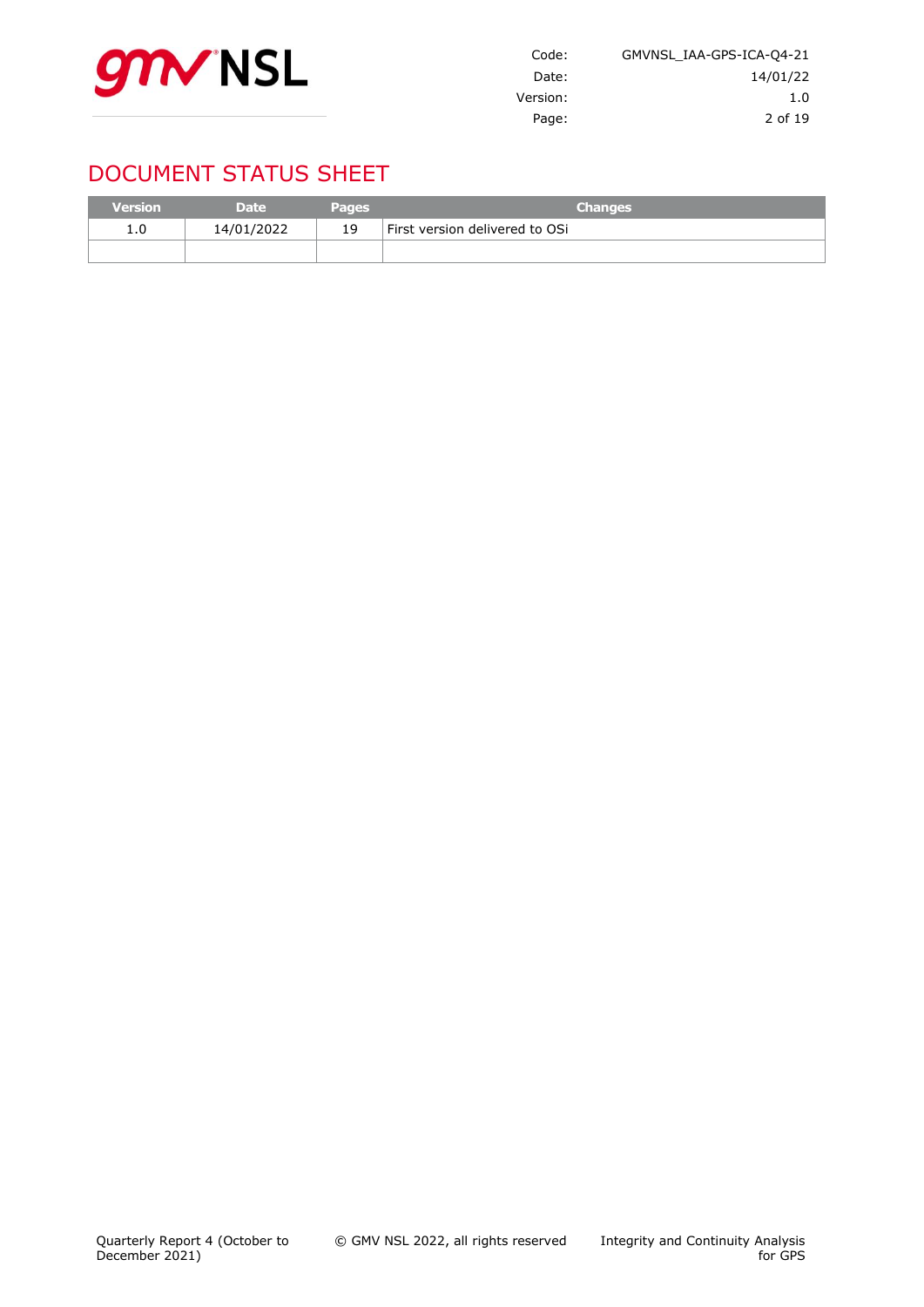

Code: GMVNSL\_IAA-GPS-ICA-Q4-21 Date: 14/01/22 Version:  $1.0$ Page: 3 of 19

# **TABLE OF CONTENTS**

| 1 <sup>1</sup> |  |
|----------------|--|
|                |  |
|                |  |
|                |  |
|                |  |
|                |  |
|                |  |
| 2.             |  |
|                |  |
|                |  |
|                |  |
|                |  |
| 3.             |  |
| 4 <sub>1</sub> |  |
| 5.             |  |
| 6.             |  |
|                |  |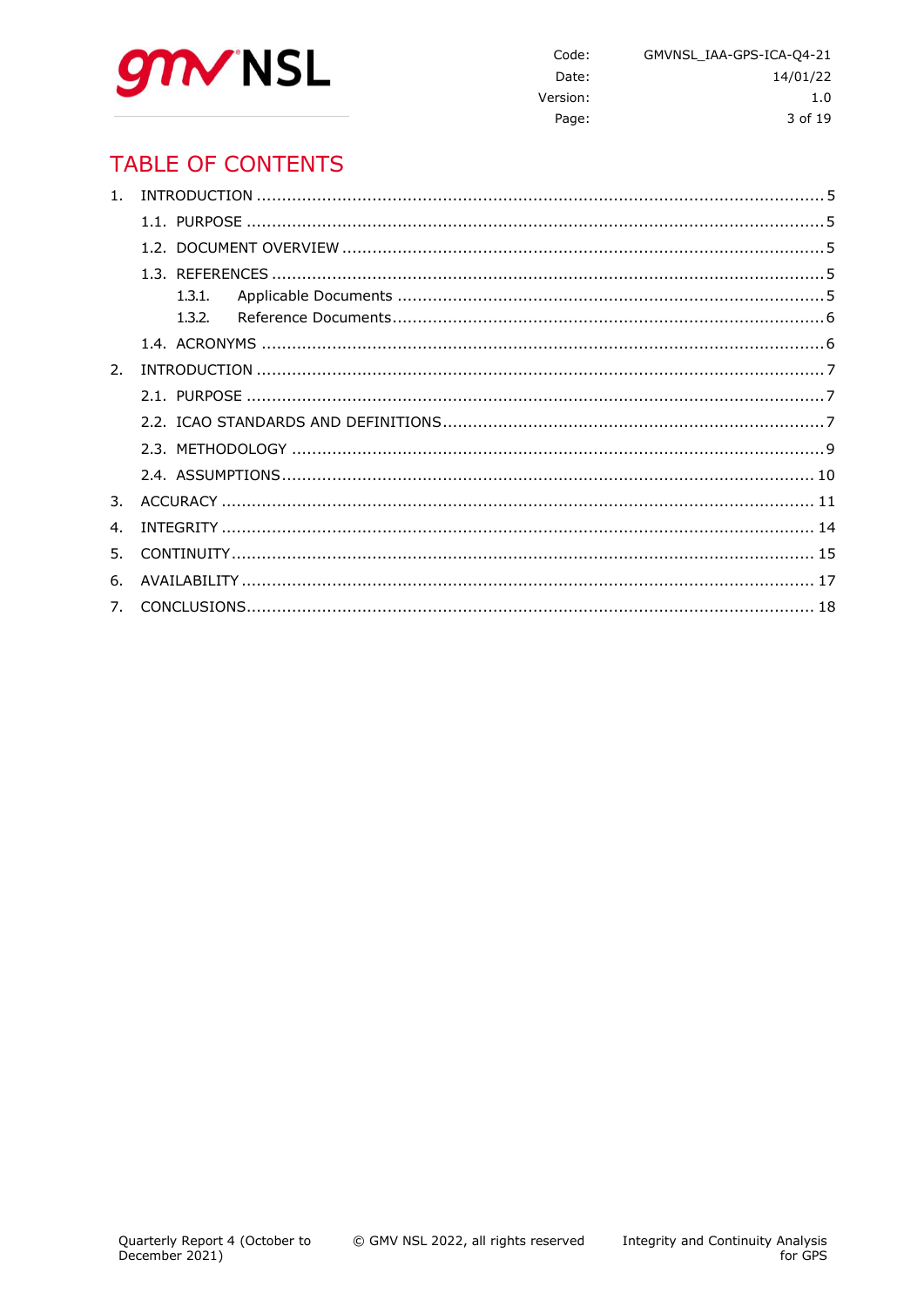

| GMVNSL IAA-GPS-ICA-04-21 | Code:    |
|--------------------------|----------|
| 14/01/22                 | Date:    |
| 1.0                      | Version: |
| 4 of 19                  | Page:    |

# LIST OF TABLES AND FIGURES

| Figure 3-3: Horizontal Error Distribution above 2m for Monitoring Period 12 |  |
|-----------------------------------------------------------------------------|--|
|                                                                             |  |
|                                                                             |  |
|                                                                             |  |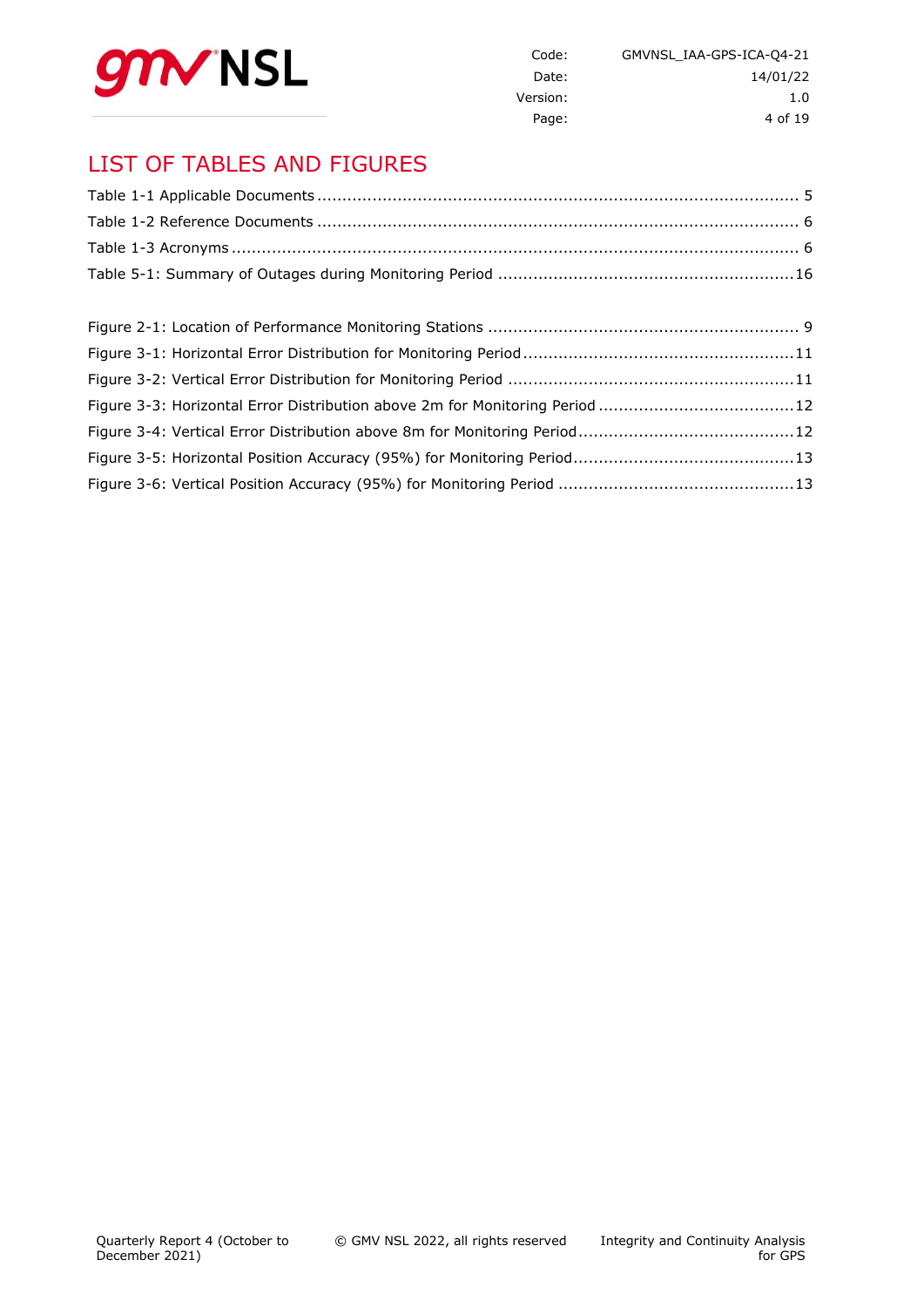

# <span id="page-4-0"></span>1. INTRODUCTION

### <span id="page-4-1"></span>1.1. PURPOSE

This document presents the results of the integrity and continuity analysis for GPS against ICAO requirements for the period of October to December 2021. The objectives of the study are to compare the measured performance to applicable ICAO SARPs in Annex 10 Volume 1 [RD.1], covering the following parameters [AD.1]:

- Accuracy;
- Integrity;
- Continuity;
- Availability.

Assuming fault free receiver performance conforming to TSO-C129 specification.

<span id="page-4-2"></span>The performance is analysed using raw data recorded at the OSi site MLG1.

# 1.2. DOCUMENT OVERVIEW

This document is arranged in the following sections:

- **Section 1**, the current section, is an introduction which describes the purpose, scope and structure of the document;
- **Section 2** introduces the activity, including relevant performance requirements, methodology for assessment and list of assumptions;
- **Section 3** presents the accuracy assessment;
- **Section 4** contains an assessment of the integrity;
- **Section 5** presents the continuity assessment;
- **Section 6** contains an assessment of the availability;
- <span id="page-4-3"></span>**Section 7** presents the conclusions.

### 1.3. REFERENCES

### <span id="page-4-4"></span>1.3.1. APPLICABLE DOCUMENTS

The following documents, of the exact issue shown, form part of this document to the extent specified herein. Applicable documents are those referenced in the Contract or approved by the Approval Authority. They are referenced in this document in the form [AD.x]:

#### **Table 1-1 Applicable Documents**

<span id="page-4-5"></span>

| Ref.     | <b>Title</b>                                                                                                                        | Code | <b>Version</b> | <b>Date</b> |
|----------|-------------------------------------------------------------------------------------------------------------------------------------|------|----------------|-------------|
| [AD.1]   | Agreement relating to the provision of services<br>pursuant to request for tenders for the provision<br>of GNSS monitoring services |      | -              | 25/06/19    |
| $[AD.2]$ |                                                                                                                                     |      |                |             |
| $[AD.3]$ |                                                                                                                                     |      |                |             |
| $[AD.4]$ |                                                                                                                                     |      |                |             |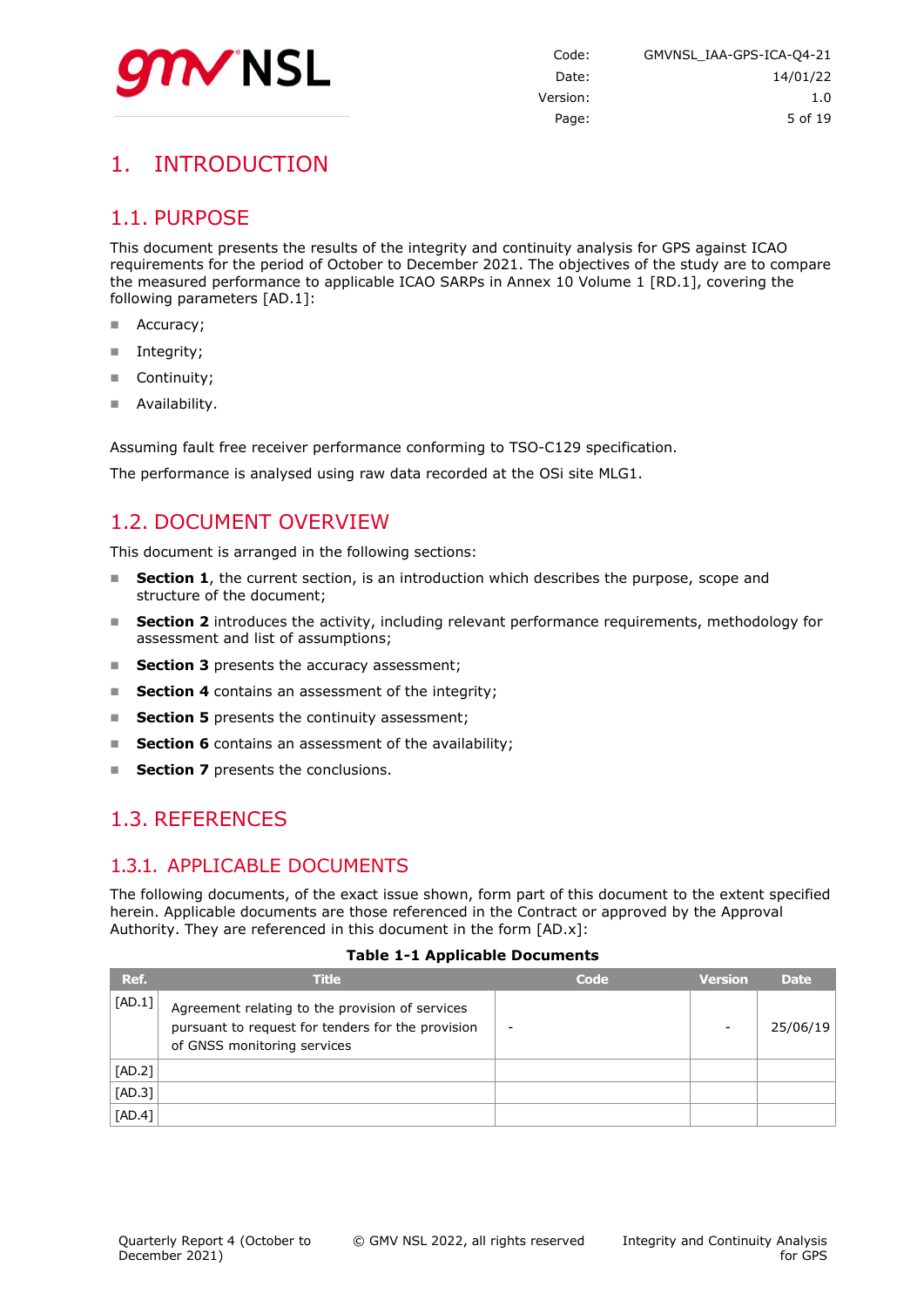

| Code:    | GMVNSL IAA-GPS-ICA-04-21 |
|----------|--------------------------|
| Date:    | 14/01/22                 |
| Version: | 1.0                      |
| Page:    | 6 of 19                  |

### <span id="page-5-0"></span>1.3.2. REFERENCE DOCUMENTS

The following documents, although not part of this document, amplify or clarify its contents. Reference documents are those not applicable and referenced within this document. They are referenced in this document in the form [RD.x]:

<span id="page-5-2"></span>

| Ref.   | <b>Title</b>                                                                                                                                       | Code                               | <b>Version</b>             | <b>Date</b>       |
|--------|----------------------------------------------------------------------------------------------------------------------------------------------------|------------------------------------|----------------------------|-------------------|
| [RD.1] | ICAO SARPS, Annex 10: International Standards<br>and Recommended Practices: Aeronautical<br>Telecommunications, Volume 1: Radio Navigation<br>Aids |                                    | 7th<br>Edition             | July 2018         |
| [RD.2] | Global Positioning System Standard Positioning<br>Service Performance Standard                                                                     | <b>GPS SPS</b>                     | 5 <sup>th</sup><br>Edition | <b>April 2020</b> |
| [RD.3] | Reference Set of Parameters for RAIM Availability<br>Simulations', EUROCAE WG-62                                                                   |                                    |                            | 8-9 July<br>2003  |
| [RD.4] | The International GNSS Service in a changing<br>landscape of Global Navigation Satellite Systems                                                   | Journal of Geodesy 83: 191-<br>198 |                            | 2009              |

#### **Table 1-2 Reference Documents**

### <span id="page-5-1"></span>1.4. ACRONYMS

Acronyms used in this document and needing a definition are included in the following table:

#### **Table 1-3 Acronyms**

<span id="page-5-3"></span>

| <b>Acronym</b> | <b>Definition</b>                        |
|----------------|------------------------------------------|
| <b>AOD</b>     | Age of Data                              |
| <b>GNSS</b>    | Global Navigation Satellite System       |
| <b>GPS</b>     | Global Positioning System                |
| <b>HDOP</b>    | Horizontal Dilution of Precision         |
| IAA            | Irish Aviation Authority                 |
| <b>IGS</b>     | <b>International GNSS Service</b>        |
| <b>NANU</b>    | Notice Advisory to Navstar Users         |
| <b>NOTAM</b>   | Notice To Airmen                         |
| <b>PDOP</b>    | Position Dilution Of Precision           |
| RAIM           | Receiver Autonomous Integrity Monitoring |
| SIS            | Signal In Space                          |
| <b>SPS</b>     | <b>Standard Positioning Service</b>      |
| <b>TTA</b>     | Time To Alarm                            |
| <b>UERE</b>    | User Equivalent Range Error              |
| <b>URA</b>     | User Range Accuracy                      |
| <b>URE</b>     | User Range Error                         |
| <b>VDOP</b>    | <b>Vertical Dilution Of Precision</b>    |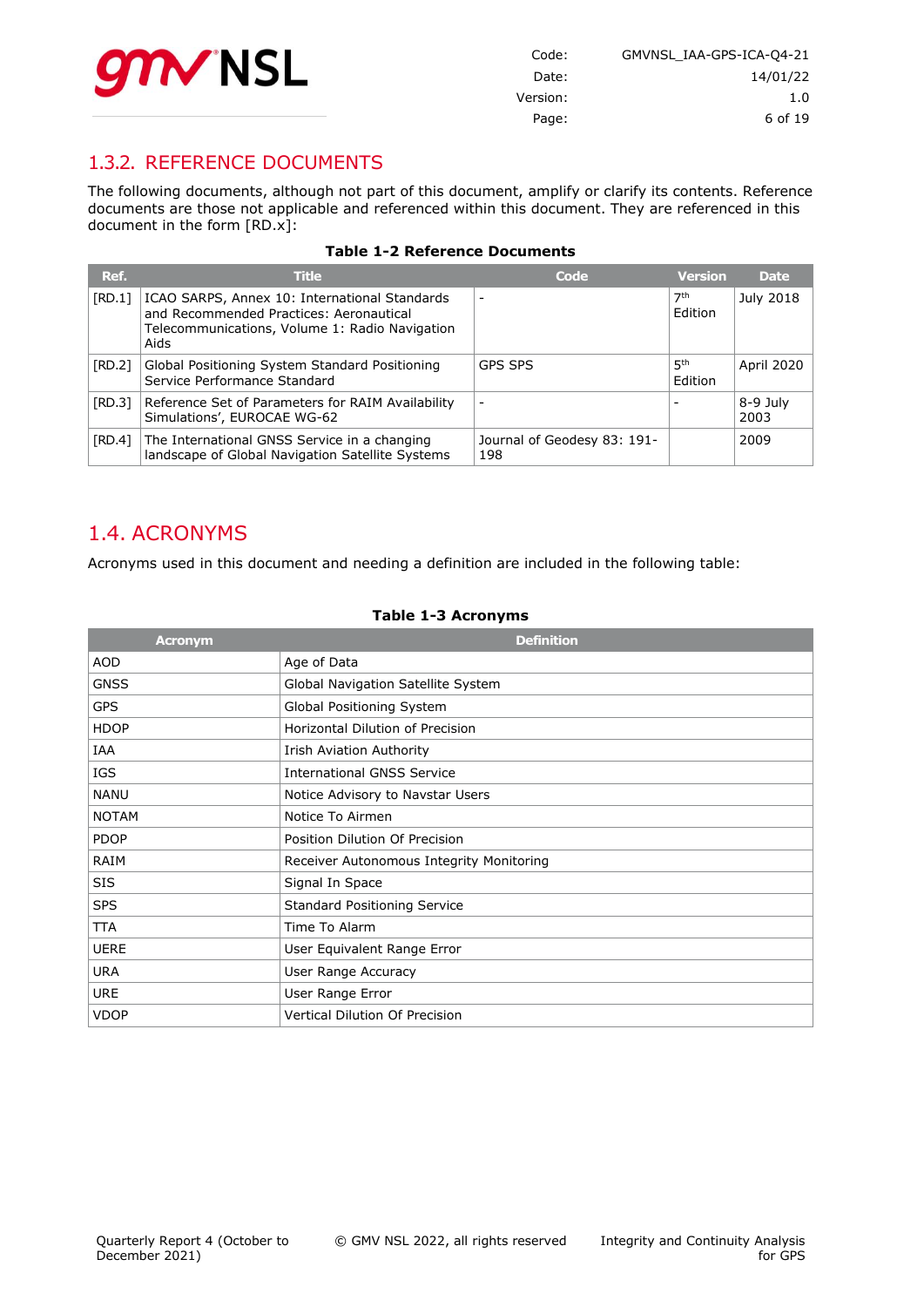

# <span id="page-6-0"></span>2. INTRODUCTION

# <span id="page-6-1"></span>2.1. PURPOSE

The purpose of the performance monitoring activity [AD.1] is to collect and analyse data on the performance of the GPS Signal In Space (SIS). For this report, the applicable requirements are defined in the ICAO SARPs (Standards and Recommended Practices) contained in Annex 10 to the Convention on International Civil Aviation, Volume 1 Radio Navigation Aids [RD.1].

### <span id="page-6-2"></span>2.2. ICAO STANDARDS AND DEFINITIONS

The ICAO Annex 10 Volume 1 Chapter 3 Section 3.7 details the ICAO SARPS for GNSS [RD.1]. Section 3.7.2.4.1 sets the Signal-in-Space (SiS) performance requirements. An important assumption made in this respect is that *"the combination of GNSS elements and a fault-free receiver shall meet the SiS requirements defined in Table 3.7.2.4- 1 (located at the end of section 3.7)".* The table below presents the requirements specified for NPA together with a number of corresponding notes.

| <b>Horizontal</b><br><b>Accuracy</b><br>95%<br>(Notes 1 and<br>$\vert 3)$ | <b>Horizontal Alert</b><br><b>Limit</b> | <b>Integrity</b>        | <b>Time to</b><br><b>Alert</b><br>(Note 3) | Continuity<br>(Note 4)                                   | Availability<br>(Note 5) |
|---------------------------------------------------------------------------|-----------------------------------------|-------------------------|--------------------------------------------|----------------------------------------------------------|--------------------------|
| 220 <sub>m</sub>                                                          | 556m                                    | $1 - 1 \times 10 - 7/h$ | 10 <sub>s</sub>                            | $1 - 1 \times 10 - 4/h$<br>to<br>$1 - 1 \times 10 - 8/h$ | $0.99$ to<br>0.99999     |

*Note 1 – The 95th percentile values for GNSS position errors are those required for the intended operation at the lowest height above threshold (HAT), if applicable.*

*Note 3 – The accuracy and time–to-alert requirements include the nominal performance of a fault free receiver.*

*Note 4 – Ranges of values are given for the continuity requirement for NPA operations, as this requirement is dependent upon several factors including the intended operation, traffic density, complexity of airspace and availability of alternative navigational aids. The lower value given is the minimum requirement for areas with low traffic density and airspace complexity.*

*Note 5 – A range of values is given for the availability requirement as these requirements are dependent upon the operational need which is based upon several factors including the frequency of operations, weather environments, the size and duration of outages, availability of alternative navigational aids, radar coverage, traffic density and reversionary operational procedures. The lower values given are the minimum availabilities for which a system is considered to be practical but are not adequate to replace non-GNSS navigation aids. For approach and departure, the higher values given are based upon the availability requirements at airports with a large amount of traffic assuming that operations to or from multiple runways are affected but reversionary operational procedures ensure the safety of the operation.*

Some related definitions for the performance requirements are given below.

#### **Horizontal Accuracy**

Annex 10 Volume 1 Attachment D section 3.2.1 states: *"GNSS position error is the difference between the estimated position and the actual position. For an estimated position at a specific location, the probability should be at least 95 per cent that the position error is within the accuracy requirement."*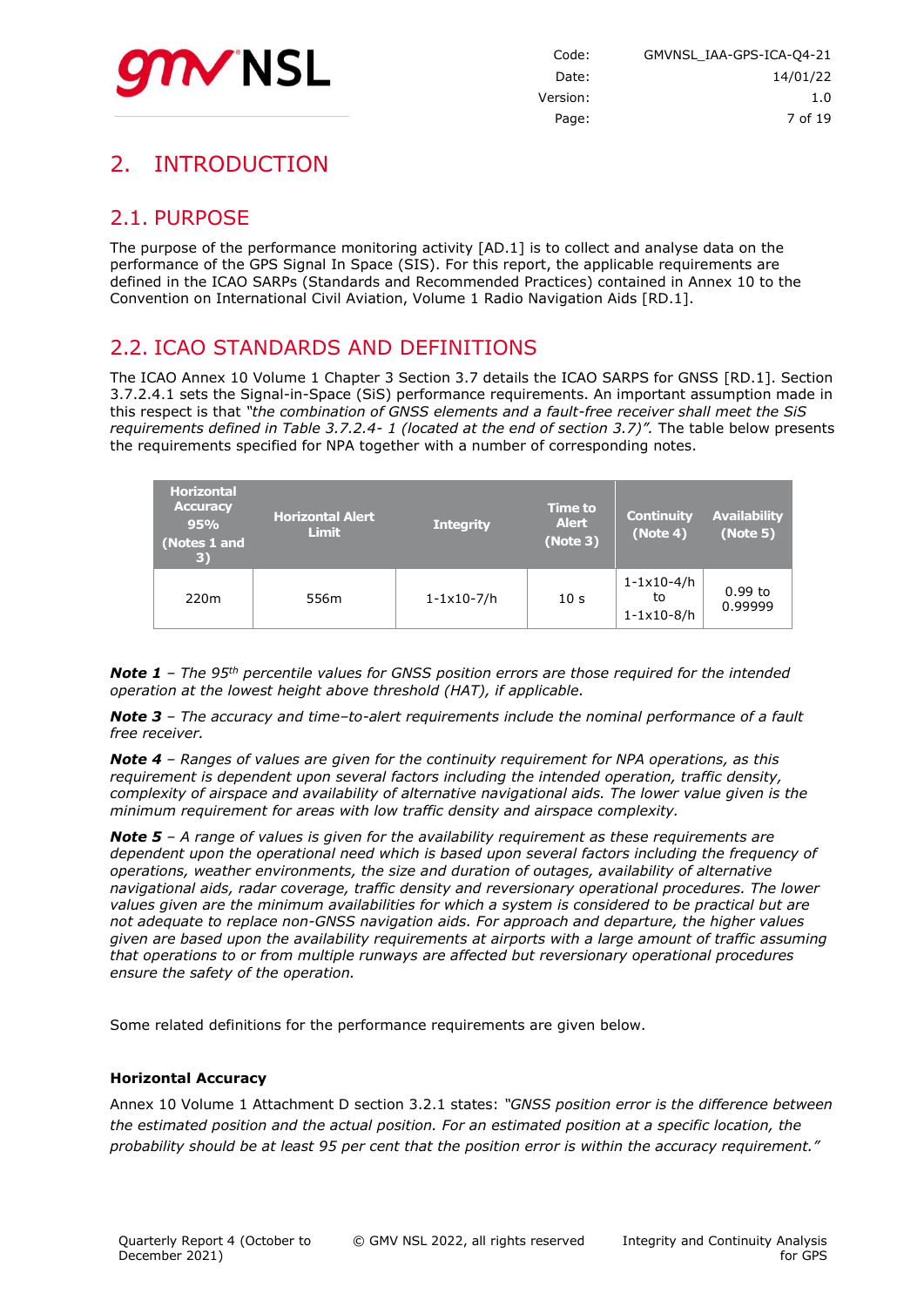

| GMVNSL IAA-GPS-ICA-04-21 | Code:    |
|--------------------------|----------|
| 14/01/22                 | Date:    |
| 1.0                      | Version: |
| 8 of 19                  | Page:    |

#### **Integrity, Horizontal Alert Limit, Time to Alert**

ICAO Annex 10 Volume 1 Attachment D section 3.3.1 states: "*Integrity is a measure of the trust that can be placed in the correctness of the information supplied by the total system. Integrity includes the*  ability of a system to provide timely and valid warnings to the user (alerts) when the system must not *be used for the intended operation (or phase of flight)."* Therefore, integrity is the probability of not using a radiated false guidance signal.

For a loss of integrity to occur, the following conditions need to exist at the same time:

- radiation from the satellite system of a signal, which would result in a derived position error outside the ICAO GNSS NPA Horizontal Alert Limit (HAL), and
- failure to detect and indicate when the ICAO GNSS NPA HALs have been exceeded for a period of time beyond the ICAO GNSS NPA Time-To-Alert (TTA) period.

In this respect, the following points are relevant:

- The GPS SPS [RD.2] incorporates monitoring of the health of the satellites. This monitoring is not at the required probability level nor is it sufficiently prompt to fulfil the ICAO GNSS Horizontal Accuracy and TTA requirements.
- The use of at least a TSO-C129a compliant receiver will be necessary for GPS supported NPAs in accordance with AMC-20-XX. This type of receiver provides "Real-time monitoring" of the derived GPS position by the use of Receiver Autonomous Integrity Monitoring (RAIM).
- The requirements for the integrity contribution of the receiver are specified in document RTCA DO-208 Table 2-1 "GPS Position Integrity Performance Requirements", which is referenced from document TSO-C129a. Table 2-1 sets a minimum detection probability at 0.999.
- The ICAO requirement for integrity for GPS when used to provide a NPA is  $1-(1\times10-7)$  per flight hour.
- Taking into account the receiver detection probability of 0.999 there remains an integrity requirement of  $1 - (1 \times 10^{-4})$  per flight hour to be achieved by the remaining parts of the system. These remaining parts include the performance of the SIS and any other real time monitoring devices in use.

#### **Continuity**

Annex 10 Attachment D section 3.4.1 states: "*Continuity of service of a system is the capability of the system to perform its function without unscheduled interruptions during the intended operation."* ICAO provides a range of values for continuity; the value used by a specific aerodrome will depend upon several factors including the intended operation, traffic density, complexity of airspace and availability of alternative navigational aids. Guidance on setting this requirement can be found in Annex 10 Volume 1 Attachment D section 3.4.2.3

It should be noted that the ICAO SARPs for NPA are consistent with those for en-route. In this respect, Annex 10 Volume 1 Attachment D section 3.4.2.1 states: "*For en-route operations, continuity of service relates to the capability of the navigation system to provide a navigation output with the specified accuracy and integrity throughout the intended operation, assuming that it was available at the start of the operation."*

Therefore, loss of continuity (strictly in the case of SiS, i.e. assuming a fault free receiver) can be considered to be when the horizontal alert limit cannot be achieved due to an unexpected failure of the GPS service for 10 Seconds or more, during a period when RAIM is predicted to be available for a specific approach.

#### **Availability**

ICAO Annex 10 Volume 1 Attachment D section 3.5.1 states: *"The availability of GNSS is characterized by the portion of time the system is to be used for navigation during which reliable navigation information is presented to the crew, autopilot, or other system managing the flight of the aircraft". Furthermore, Section 3.5.6 states: "The availability of GNSS should be determined through design, analysis and modelling, rather than measurement."*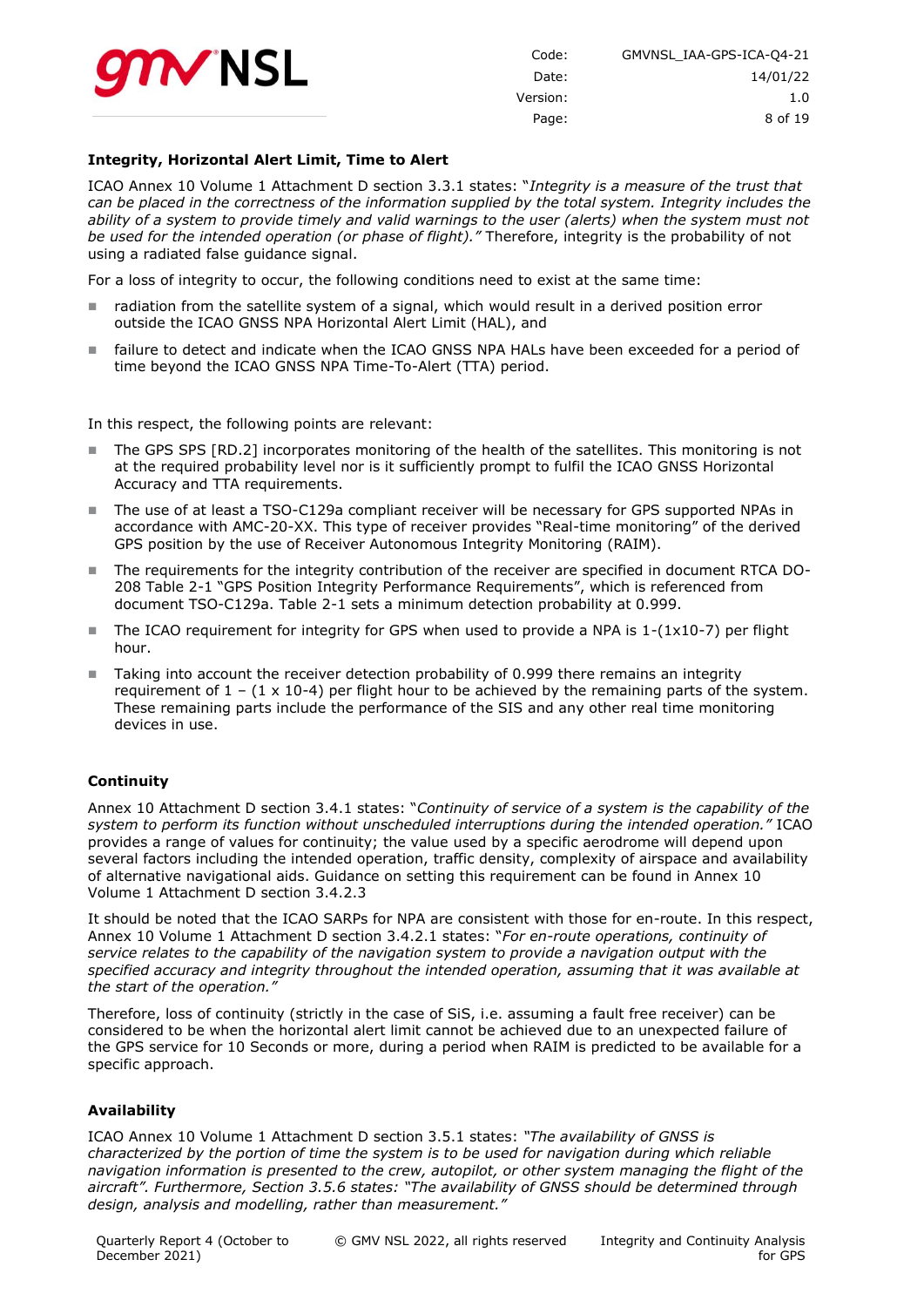

| GMVNSL IAA-GPS-ICA-04-21 | Code:    |
|--------------------------|----------|
| 14/01/22                 | Date:    |
| 1.0                      | Version: |
| 9 of 19                  | Page:    |
|                          |          |

Under normal conditions, availability of the signal from sufficient satellites for the provision of RAIM, a prerequisite for the use of GPS in support of a NPA, is predictable and may be assessed in advance of the use of the instrument approach procedure.

# <span id="page-8-0"></span>2.3. METHODOLOGY

For the performance analysis in this report, raw GPS measurement data from reference stations has been analysed. The primary source of data is the OSi network of active stations in Ireland. OSi operates a national network of GNSS receiver stations. The network consists of 25 receivers that provide 24-hour availability of dual frequency GPS and GLONASS data. For the purposes of this performance monitoring activity, OSi provides raw data for 2 of these sites to NSL for processing and analysis. The sites that are used are Mullingar (MLG1) and Sligo Hospital (SLGO). The locations of these sites are shown in [Figure 2-1.](#page-8-1)



**Figure 2-1: Location of Performance Monitoring Stations**

<span id="page-8-1"></span>In this report, MLG1 is used as the main site to provide performance monitoring across the whole of Irish airspace and SLGO is a back-up in case of problems with MLG1 and to allow cross-checking of performance in the case of anomaly investigations. These sites have been chosen to fulfil the following criteria:

- Centrally located within Ireland in order to ensure monitoring of complete airspace;
- Good data availability and continuity (i.e. avoid sites with historically poor data availability);
- Good measurement quality (i.e. avoid sites with known interference, multipath or sky visibility issues);
- Availability of required observation types and data.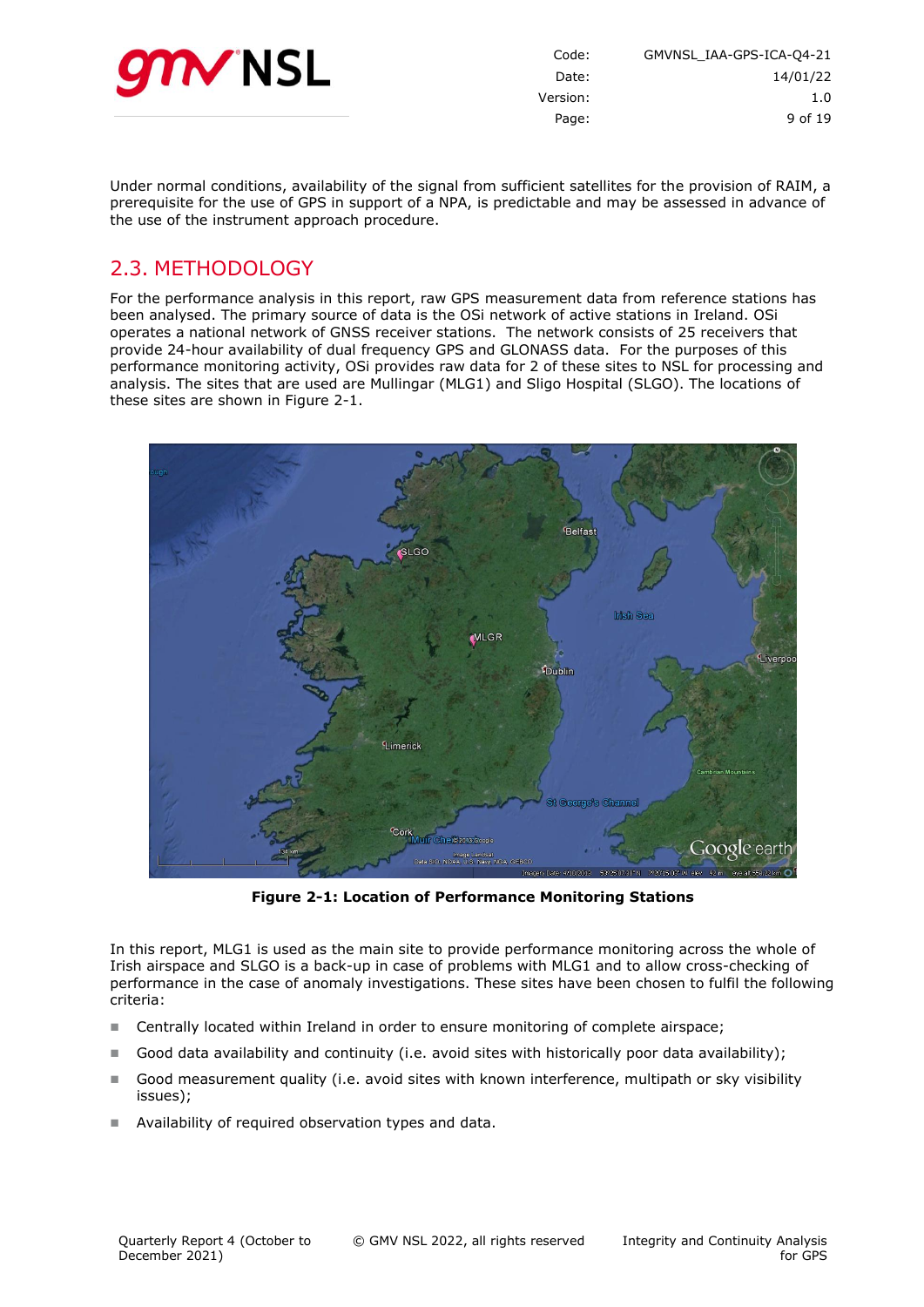

### <span id="page-9-0"></span>2.4. ASSUMPTIONS

For processing the raw data and generating the results the following assumptions are made:

- Single frequency (L1) processing with C/A code;
- 5-degree elevation mask used;
- Broadcast iono model (Klobuchar) used to remove ionospheric errors;
- RTCA trop model used to remove tropospheric errors;
- Weighted least squares RAIM algorithm used for RAIM prediction (protection level computation) and Fault Detection;
- Probability of missed detection = 0.001 and Probability of false alarm =  $1x10-5$  for RAIM computations;
- UERE budget (non-SIS components) used in position solution and for RAIM predictions based given below [RD.3]:

| <b>Elevation,</b><br>degrees | Error,<br>metres |
|------------------------------|------------------|
| 5                            | 7.48             |
| 10                           | 6.64             |
| 15                           | 5.92             |
| 20                           | 5.31             |
| 30                           | 4.31             |
| 40                           | 3.57             |
| 50                           | 3.06             |
| 60                           | 2.73             |
| 90                           | 2.44             |

The URA value from the broadcast navigation message is combined with the values in the table to form the total UERE for the observations.

As the actual monitoring is based on the measurements from one receiver, the following points should be noted:

- **Performance monitoring is local to the monitoring station with a coverage area defined by the** correlation of the major error sources and the configuration of the constellation.
- The range domain errors contain the residuals of other error sources other than the SIS range errors, hence the performance statistics generated are conservative.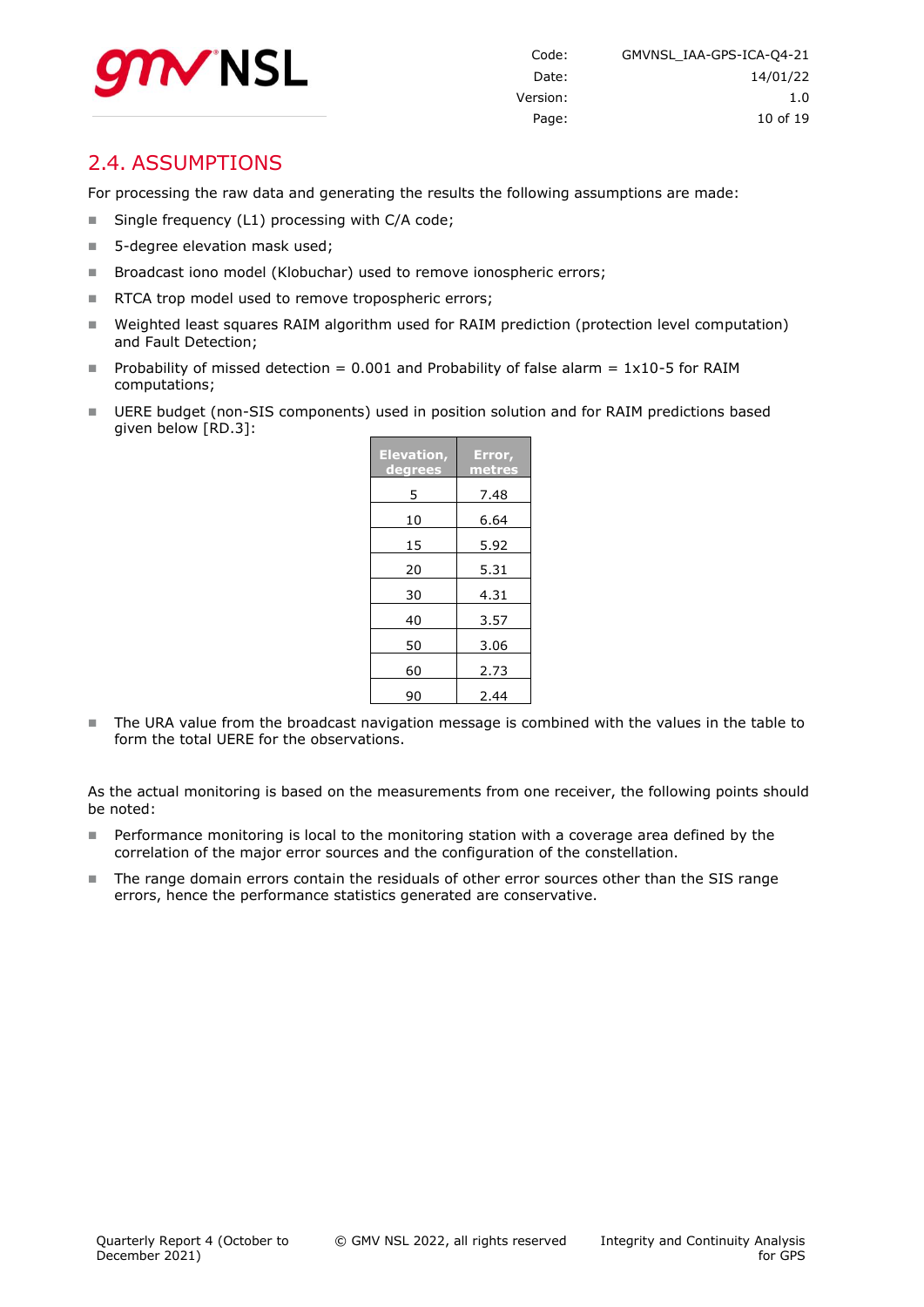

| Code:    | GMVNSL IAA-GPS-ICA-04-21 |
|----------|--------------------------|
| Date:    | 14/01/22                 |
| Version: | 1.0                      |
| Page:    | 11 of 19                 |

# <span id="page-10-0"></span>3. ACCURACY

Accuracy is defined as the measure of the calculated position error between the position solution and the known location of the antenna at the 95th percentile. The position solution is computed at the receiver using the L1 GPS measurements at 1Hz rate above an elevation of 5 degrees. The horizontal and vertical error distributions for the period October to December 2021 are shown in the following figures for fault-free solutions (i.e. no problems indicated). The samples shown in each figure are in error bins of 1cm and include position errors from all days during the monitoring period.



**Figure 3-1: Horizontal Error Distribution for Monitoring Period**

<span id="page-10-1"></span>

**Figure 3-2: Vertical Error Distribution for Monitoring Period**

<span id="page-10-2"></span>It can be seen that the horizontal errors are most commonly around 1 to 2m.

To better understand the maximum errors, details of the horizontal error distribution above 2m and vertical error distribution above 8m are also shown.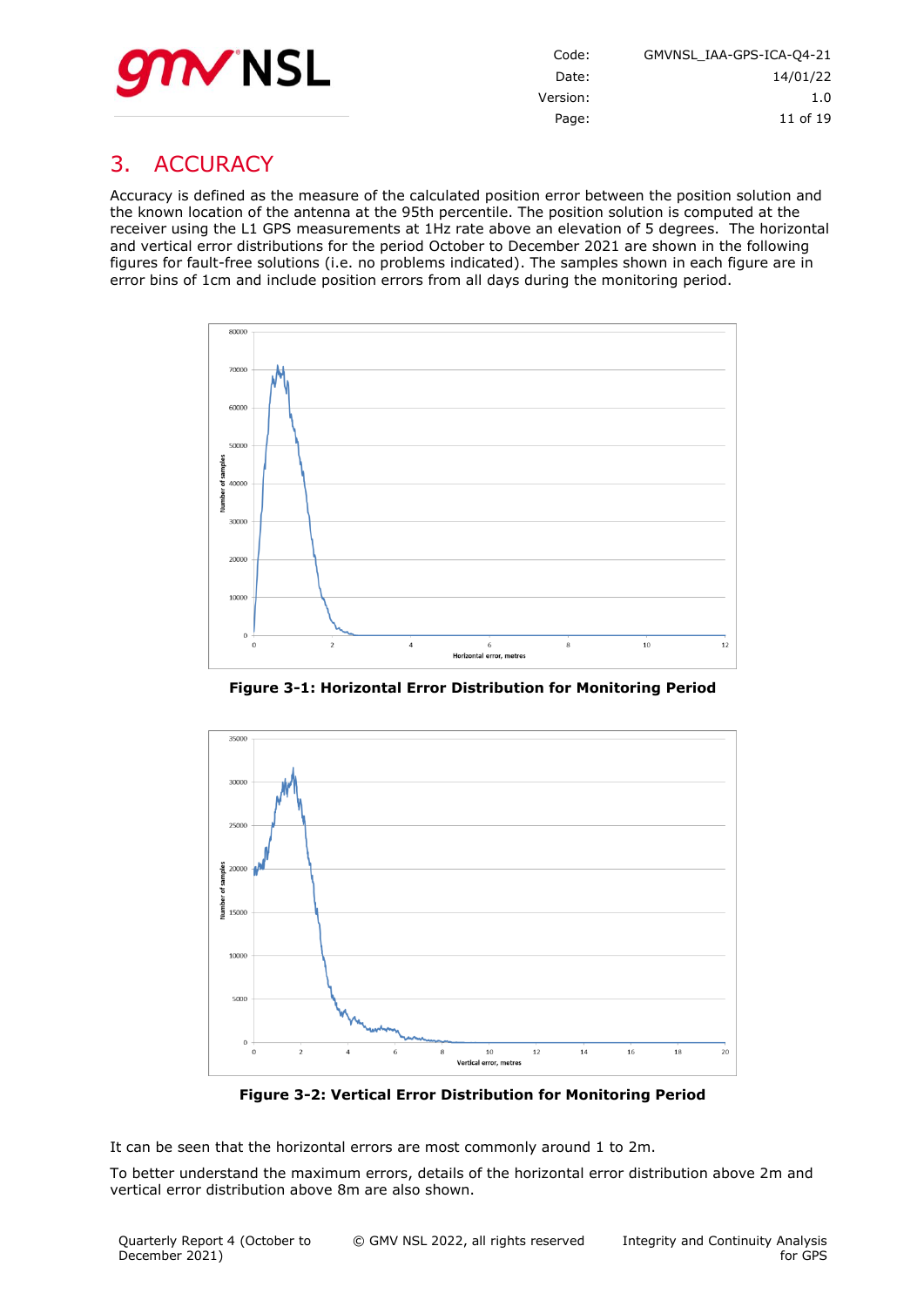



<span id="page-11-0"></span>**Figure 3-3: Horizontal Error Distribution above 2m for Monitoring Period**



**Figure 3-4: Vertical Error Distribution above 8m for Monitoring Period**

<span id="page-11-1"></span>It is clear from the results that the maximum horizontal errors are well below the accuracy requirement for Non-Precision Approach (220m, 95%). The daily 95% position errors are also shown to illustrate the fact that the daily performance is also well within the requirement.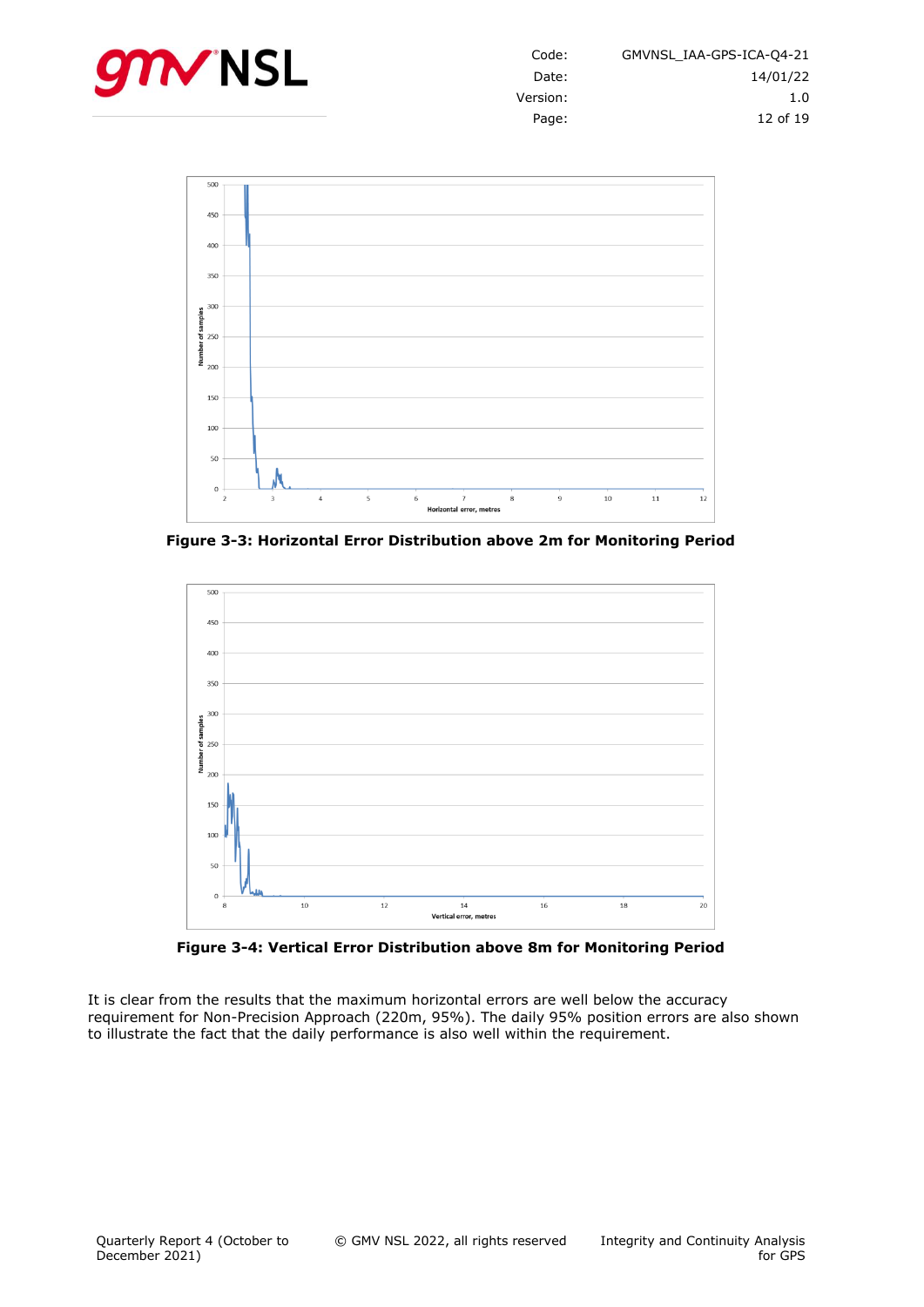



<span id="page-12-0"></span>**Figure 3-5: Horizontal Position Accuracy (95%) for Monitoring Period**



<span id="page-12-1"></span>**Figure 3-6: Vertical Position Accuracy (95%) for Monitoring Period**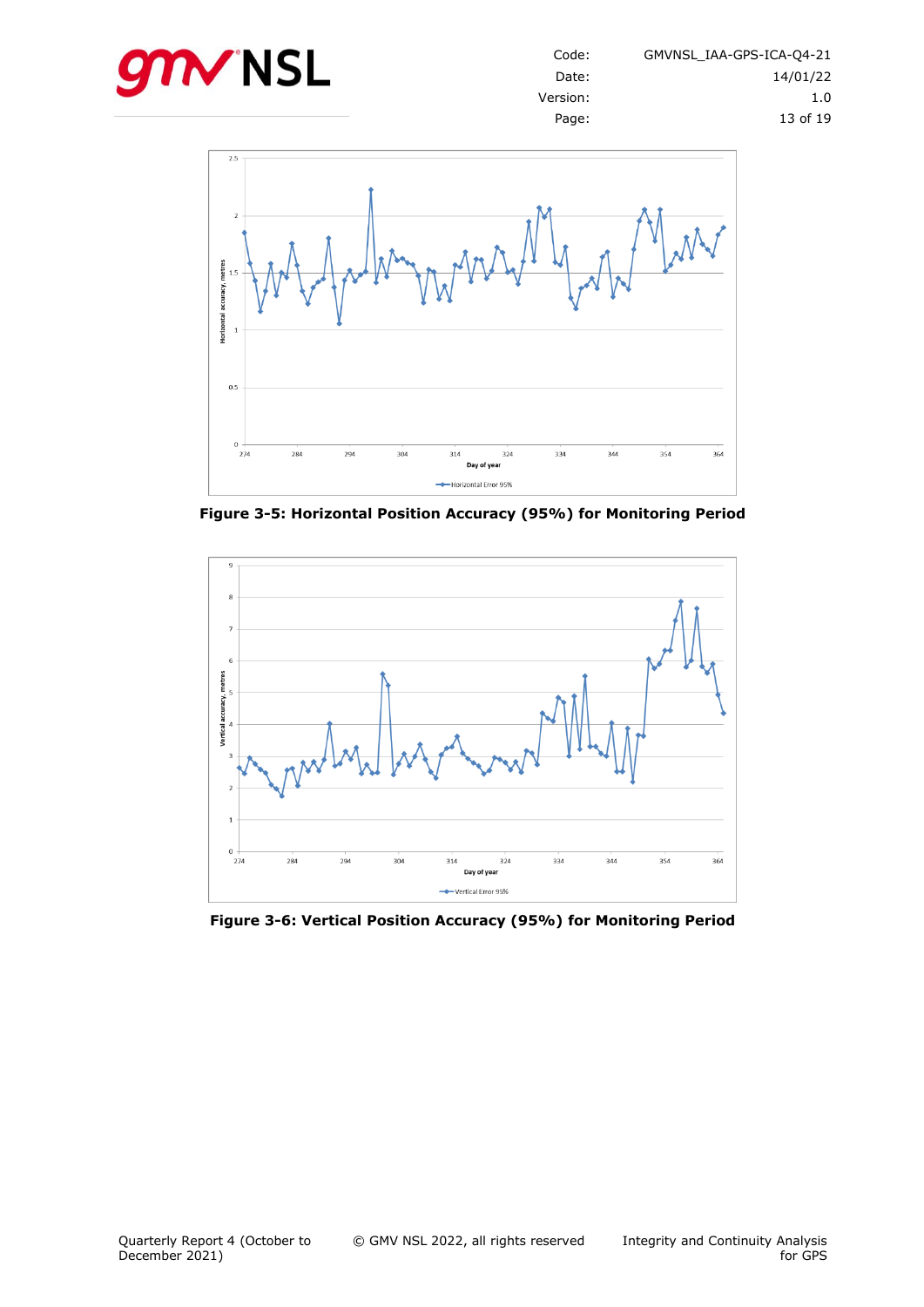

Code: GMVNSL\_IAA-GPS-ICA-Q4-21 Date: 14/01/22 Version: 1.0 Page: 14 of [19](#page-18-0)

# <span id="page-13-0"></span>4. INTEGRITY

The approach taken here is as stated in Section 1.2, with the integrity data generated based on the known positions of the antennas. The basic assumption made is that the receiver is fault free and that its integrity function has a probability of missed detection (Pmd) of 0.001. The process adopted here involves firstly mapping the ICAO requirements to the period under investigation to enable the determination of compliance with ICAO requirements. Given the Pmd of 0.001 and that the integrity risk for NPA is specified as  $1x10^{-7}$  per hour, the SiS probability of failure is determined as  $1x10^{-4}$  per hour. Because of the effect of dynamics and/or contextual factors on aircraft attitude, it is assumed that there are 3600 independent measurements in any given hour. This translates to a probability of failure of  $2.78 \times 10^{-8}$  per sample. Therefore, for the period analysed (i.e. 7948800 samples) the maximum allowable number of failures is 0.22.

The next step compares the positioning solutions as determined from the measurements and the known positions of the antenna. The resulting position errors are then compared to the alert limit for NPA. Finally, the number of violations (the cases where the position errors are larger than the alert limit) is compared to the maximum allowable number of failed satellites (i.e. 0.22). It is on this basis that compliance (or non-compliance) with ICAO's integrity requirements has been determined. It should be noted that this is a rather simple approach as it does not account for the uncertainties in the quantities being compared, particularly in the case of position solutions and the coordinates of the antennas. However, as the Alert Limit is large compared to the normal level of positioning error it is a reasonable approximation.

The distributions of horizontal and vertical errors for the period October to December 2021 were shown in section [3.](#page-10-0) It was seen that the horizontal errors were usually around 1-2m with a maximum value of around 4m. As there are no horizontal position errors that are even close to 556m, this means that the integrity requirement was met during the monitoring period.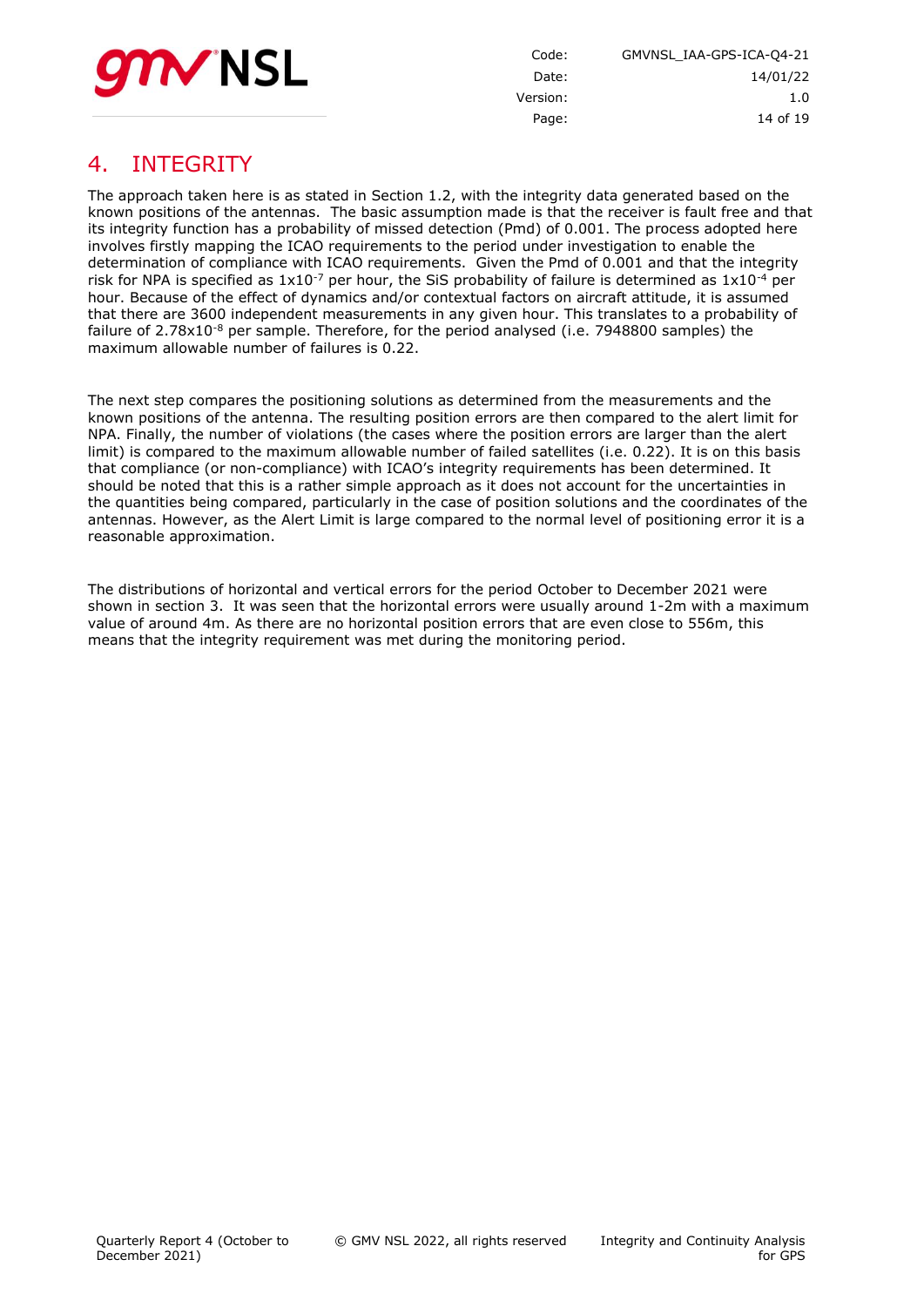

# <span id="page-14-0"></span>5. CONTINUITY

The continuity in the monitoring period is computed as:

$$
continuity = 1 - \frac{CTI}{MTBF}
$$

Where CTI is the continuity time interval (1hr in this case),

MTBF is the mean time between failures, which is computed as total time divided by number of failure events.

A failure event is counted as any period lasting for more than 10 seconds where:

- HPL cannot be computed (i.e. <5 satellites in view above elevation mask);
- Computed HPL > Alert Limit (i.e. 556m);
- Computed horizontal position error > Alert Limit;
- Any combination of the above.

It should be noted that continuity only considers failures due to unscheduled events, and so any periods of high HPL for example that have been previously informed via a NANU are not counted as a failure for continuity. During the monitoring period of October to December 2021 the following potential failure events were observed.

| <b>Start Date</b> | <b>Start Time</b> | <b>Outage</b><br><b>Duration</b><br>(secs) | <b>Reason for</b><br><b>Outage</b>                | <b>Comments</b>                                                                                                                                                          |
|-------------------|-------------------|--------------------------------------------|---------------------------------------------------|--------------------------------------------------------------------------------------------------------------------------------------------------------------------------|
| 03/11/2021        | 19:45:02          | $\mathbf{1}$                               | No PL (only 4 SVs)                                | Outage caused by loss of<br>satellites. Loss of tracking<br>accompanied by drop in<br>SNR on all satellites -<br>suspected local<br>interference.                        |
| 19/11/2021        | 17:54:17          | 3 epochs<br>(over 15<br>seconds)           | High HPL (>556m)                                  | High HPL caused by loss of<br>satellites and poor<br>geometry. Loss of tracking<br>accompanied by drop in<br>SNR on all satellites -<br>suspected local<br>interference. |
| 24/11/2021        | 18:11:31          | 7 epochs<br>(over 55<br>seconds)           | No PL (only 4 SVs)                                | Outage caused by loss of<br>satellites. Loss of tracking<br>accompanied by drop in<br>SNR on all satellites -<br>suspected local<br>interference.                        |
| 25/11/2021        | 15:22:55          | 1                                          | High HPL (>556m)                                  | High HPL caused by loss of<br>satellites and poor<br>geometry. Loss of tracking<br>accompanied by drop in<br>SNR on all satellites -<br>suspected local<br>interference. |
| 26/11/2021        | 21:16:00          | $\overline{7}$                             | No PL (only 4 SVs)<br>and no solution (<4<br>SVs) | Outage caused by loss of<br>satellites. Loss of tracking<br>accompanied by drop in<br>SNR on all satellites -<br>suspected local<br>interference.                        |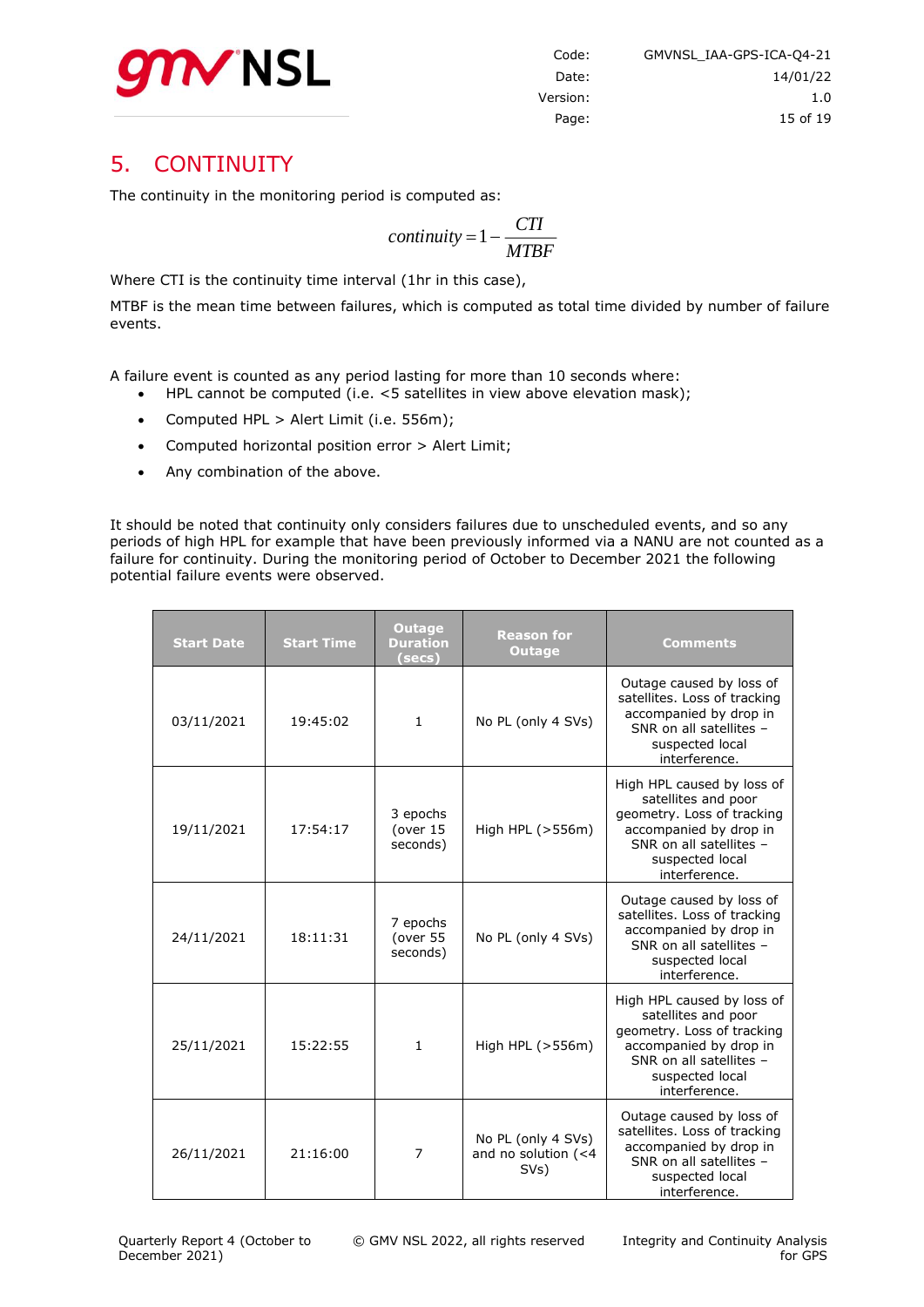

| Code:    | GMVNSL IAA-GPS-ICA-04-21 |
|----------|--------------------------|
| Date:    | 14/01/22                 |
| Version: | 1.0                      |
| Page:    | 16 of 19                 |

| <b>Start Date</b> | <b>Start Time</b> | Outage<br><b>Duration</b><br>(secs) | <b>Reason for</b><br>Outage                     | <b>Comments</b>                                                                                                                                   |
|-------------------|-------------------|-------------------------------------|-------------------------------------------------|---------------------------------------------------------------------------------------------------------------------------------------------------|
| 26/11/2021        | 21:21:55          | 1                                   | No PL (only 4 SVs)                              | Outage caused by loss of<br>satellites. Loss of tracking<br>accompanied by drop in<br>SNR on all satellites -<br>suspected local<br>interference. |
| 02/12/2021        | 16:48:00          | 6 epochs<br>(over 33<br>seconds)    | High HPL $(>556m)$<br>and no PL (only 4<br>SVs) | Outage caused by loss of<br>satellites. Loss of tracking<br>accompanied by drop in<br>SNR on all satellites -<br>suspected local<br>interference. |
| 05/12/2021        | 14:45:15          | 9                                   | No PL (only 4 SVs)                              | Outage caused by loss of<br>satellites. Loss of tracking<br>accompanied by drop in<br>SNR on all satellites -<br>suspected local<br>interference. |

**Table 5-1: Summary of Outages during Monitoring Period**

<span id="page-15-0"></span>It can be seen that there are 8 possible events during this period. However, all of them appear to be due to a local issue with interference rather than a system problem. Therefore, the continuity is 100%, which does meet the requirement in this period.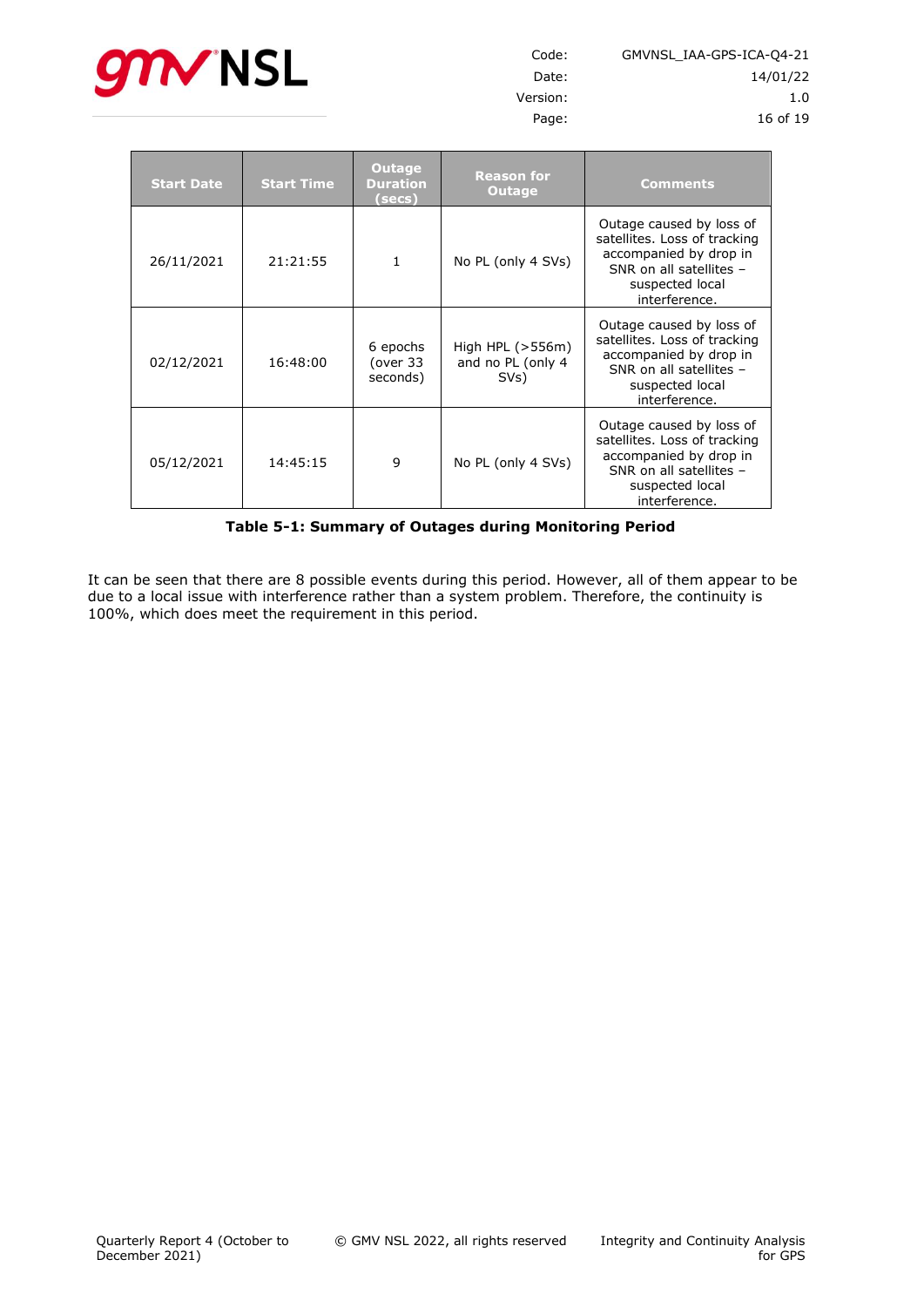

| GMVNSL IAA-GPS-ICA-04-21 |
|--------------------------|
| 14/01/22                 |
| 1.0                      |
| 17 of 19                 |
|                          |

# <span id="page-16-0"></span>6. AVAILABILITY

The availability in the monitoring period is computed as:

*MTBO MTTR MTBO availability*

Where MTBO is the mean time between outage, which is computed as total time divided by number of outage events, and MTTR is the mean time to restore, which is computed as total outage time divided by number of outage events.

In the same way as for continuity analysis, outages are identified and used to compute the MTBO and MTTR figures. The difference in this case is that availability includes outages due to scheduled as well as unscheduled outages. Based on the list of outages from [Table 5-1](#page-15-0) it can be seen that during this period there were no system outages lasting for more than 10 seconds in this period and therefore the availability is 100%. This does fit in with the availability requirements specified in section 2.2.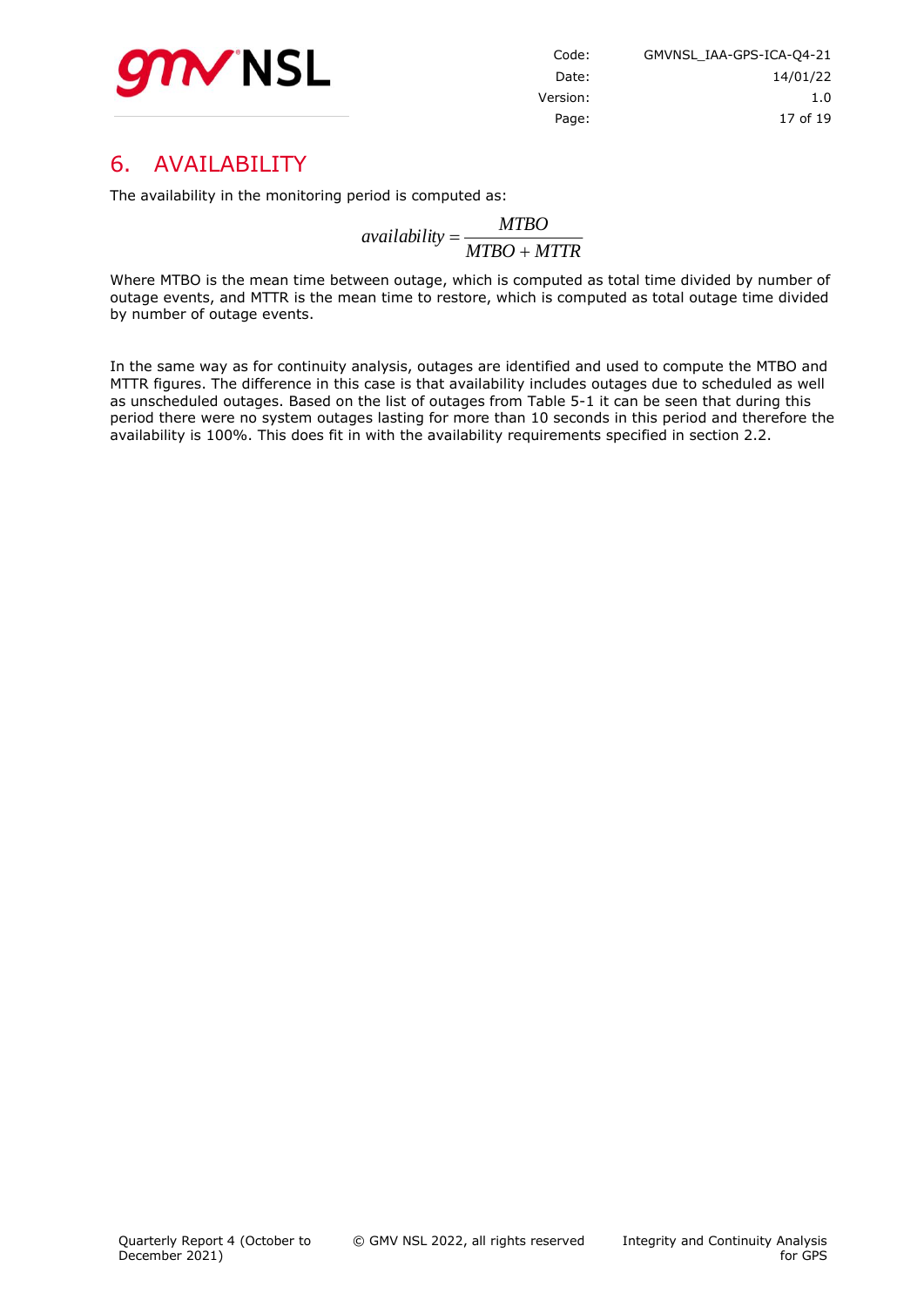

# <span id="page-17-0"></span>7. CONCLUSIONS

The GPS performance has been assessed against the ICAO requirements for the period of October to December 2021.

- Accuracy
	- **-** Horizontal accuracy checked against threshold of 220m.
	- **-** 95% horizontal accuracy <2m on each day
	- **-** Accuracy requirement is passed
- Integrity
	- **-** Horizontal error checked against alert limit of 556m.
	- **-** Maximum horizontal errors <10m
	- **-** Integrity requirement is passed.
- Continuity
	- **-** Results checked for outages (<5 satellites, position error > alert limit, protection level > alert limit).
	- **-** No system outages identified
	- **-** Continuity is 100% and therefore requirement is met.
- **Availability** 
	- **-** Results checked for outages (<5 satellites, position error > alert limit, protection level > alert limit).
	- **-** No system outages identified.
	- **-** Availability is 100% and therefore requirement is met.